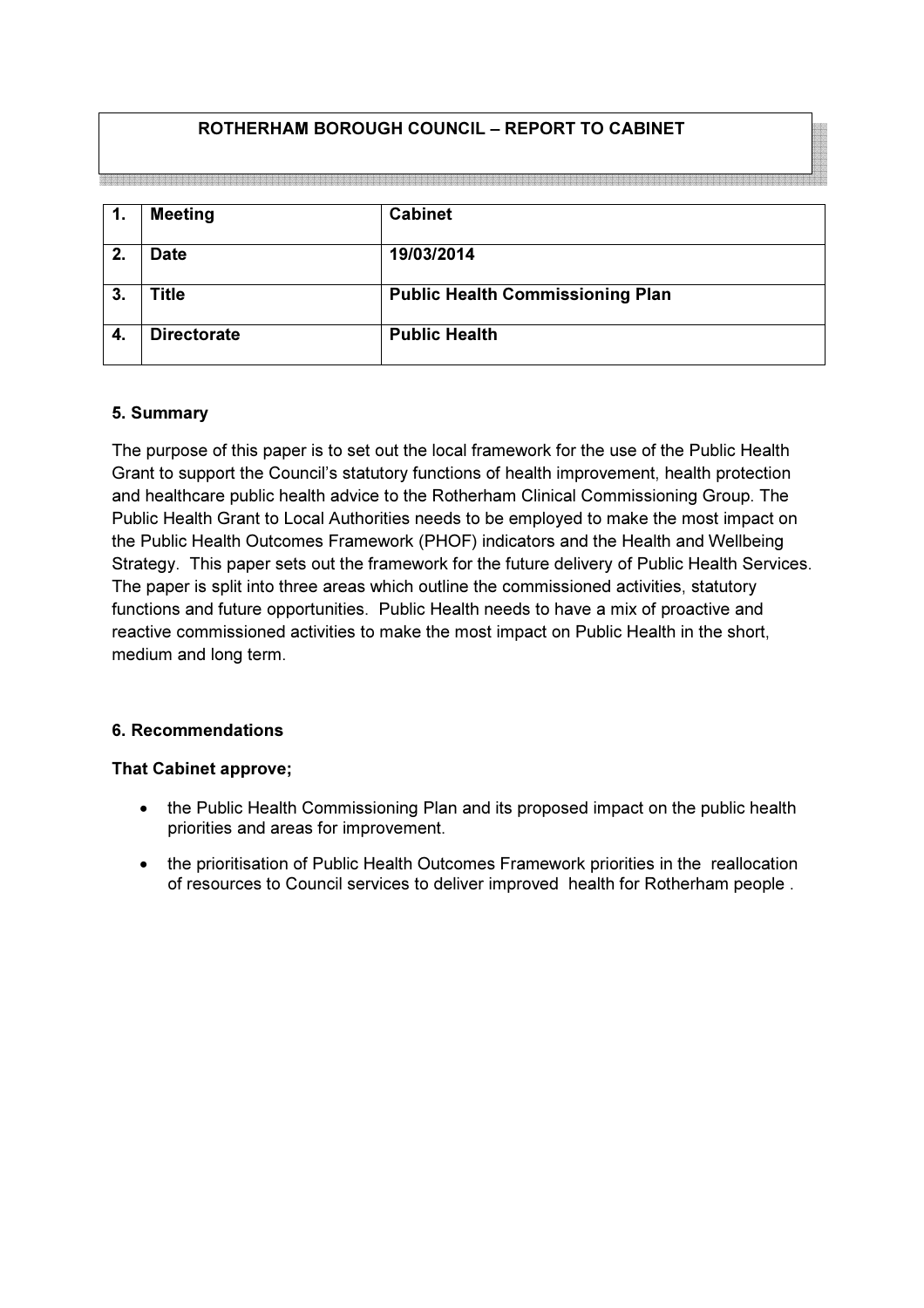## 7. Proposals and details

Public Health has reviewed the Commissioned Services and statutory functions our transfer to the Local Authority from April 2013. This has resulted in efficiency savings which are to be reallocated as part of the Public Health Commissioning Plan. The Commissioning Plan will be completed alongside the updated risk register to ensure that all Commissioning Plan will be completed alongside the updated risk register to ensure tha<br>public health activity is coordinated to achieve better health outcomes for the people of Rotherham.

A visual breakdown of Public Health spend is shown in Figure 1





The structure for Public Health commissioning for 2014 onwards is set out in three ways;

- Delivering the statutory functions e
- Commissioned activity
- Delivering the Public Health Outcomes Framework and Health and W **Strategy**

## 7.1 Delivering the statutory functions

Public Health has three statutory functions which need to be delivered by appropriately trained, qualified and competent public health staff; these are health improvement, health protection and healthcare public health advice to the Rotherham Clinical Commissioning Group through a Memorandum of Understanding (MoU). The MoU includes Creative Media Service support. There is also an additional section on Primary Care Commissioning and Drug and Alcohol Service coordination and commissioning.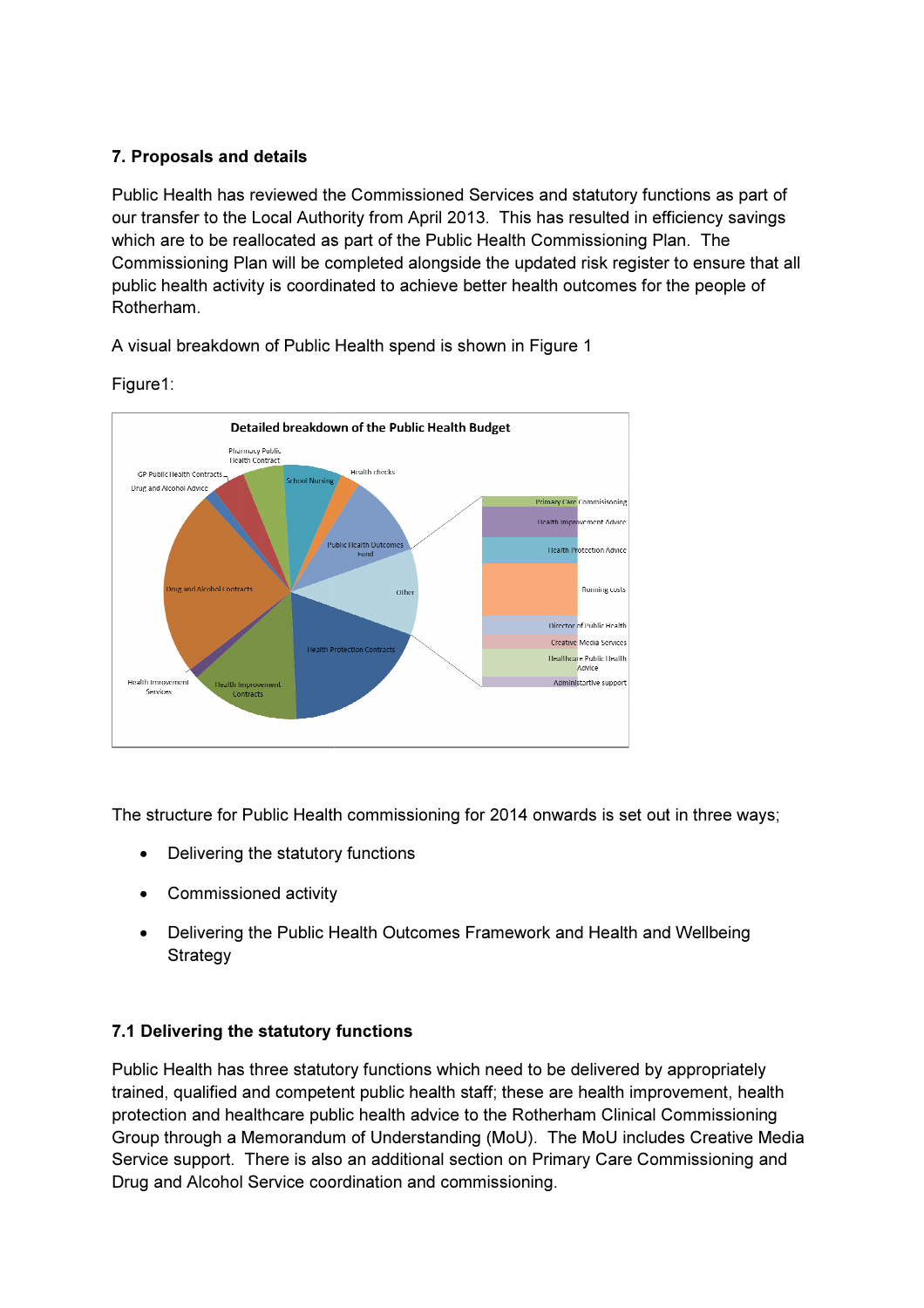## 7.1.1. Health Protection

Health protection provides the coordination, planning and responses to threats and incidents arising from communicable diseases. It includes our infection control lead, the commissioning and service improvement of the sexual health services and adult safeguarding. Value: £210,190.

## 7.1.2 Healthcare Public Health

Healthcare public health provides public health Intelligence, leadership and technical advice that encompasses quality, clinical effectiveness, support for commissioning, audit and evaluation, service planning, efficiency, clinical governance, support to research governance and sustainable approaches to prioritisation across the healthcare sector. Value: £228,600.

## 7.1.3 Health Improvement

Health improvement provides the commissioning and service improvement for health promoting healthy behaviours and tackling unhealthy behaviours, e.g. obesity, smoking, physical activity, infant health, mental health and wellbeing. Value: £245,222.

## 7.1.4 Public Health Services

There are two public facing support services within the Health Improvement statutory function; they are the Health Trainers, Value: £126,500 and the Rotherham Occupational Health Advisory Service (ROHAS), Value: £60,634.

There is also the Creative Media Services team within Public Health which provides advice and creative products for all of the Public Health team and to RCCG. It delivers social marketing support for public health campaigns and manages Rotherham Public Health TV which runs across GP surgeries and health settings. Value: £114,240.

## 7.1.5 Primary Care Commissioning

We have responsibility for contracting public health activity with 36 GP Practices and 62 Pharmacies. Value: £82,944.

### 7.1.6 Drugs and Alcohol

We have responsibility for the strategic planning, coordination and delivery of the alcohol and drug prevention and treatment services across Rotherham. This includes rehabilitation of offenders, control of blood borne viruses, needle exchange and supervision of drug and alcohol rehabilitation programmes in General Practice and Community Pharmacies. Value: £200,035.

### 7.1.7 Public Health Administration Support

Public health administration team provide business support to the team. Value: £82,332

## 7.1.8 Statutory function costs

The total cost of supporting the statutory functions is £1,294,717 which is 10.63% of the full allocation.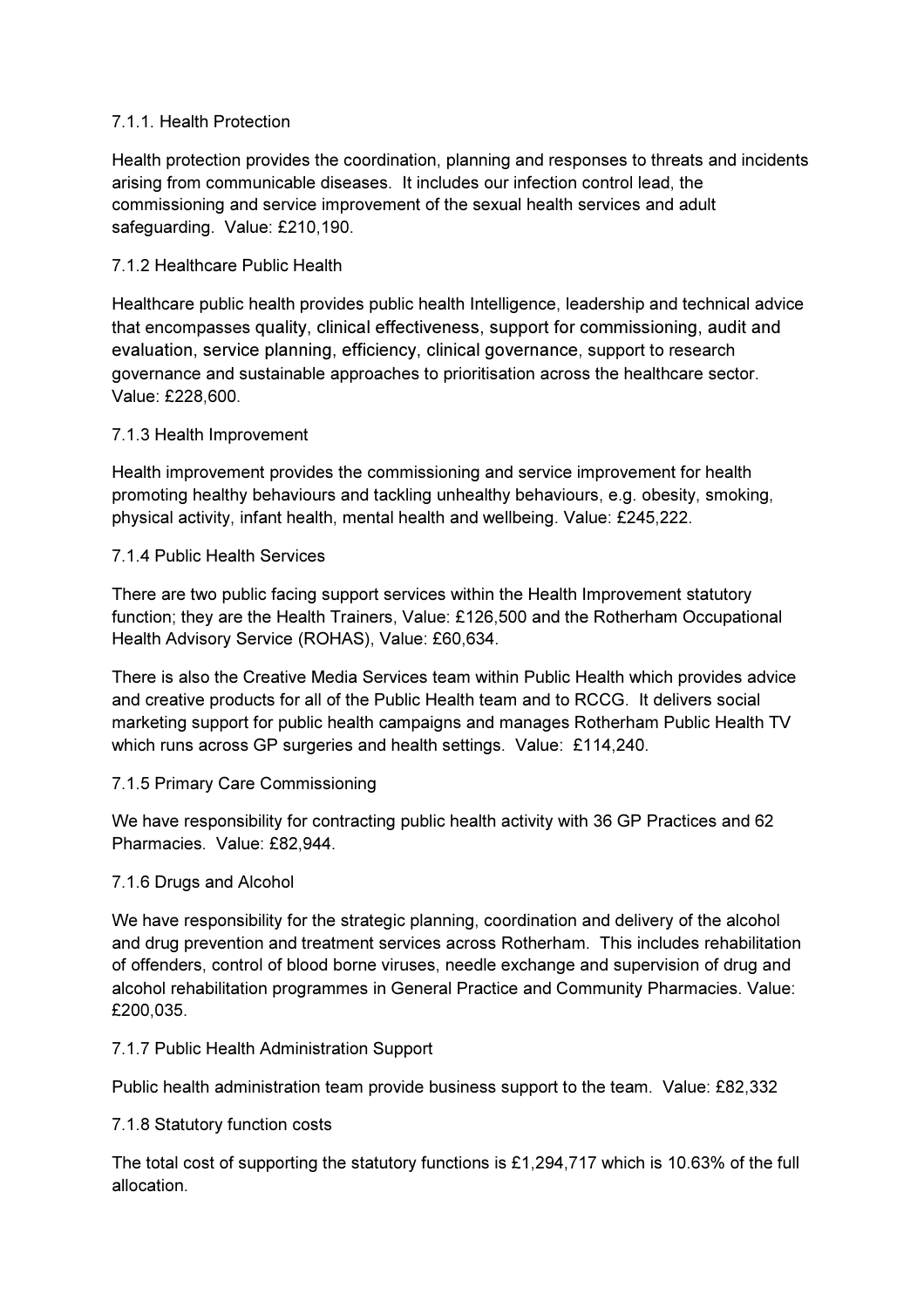## 7.2 Commissioned activity

Public health commissioned activity covers a range of mandated local authority services, NHS services and services delivering Health and Wellbeing Strategy priorities. These include; sexual health services, drugs and alcohol services, tobacco control, school nursing, weight management, teenage pregnancy, NHS Healthcheck, school nursing, dental public health, and public mental health. All services have been reviewed and service specifications/contracts reissued or tendered. Rotherham Public Health is keen to develop value for money service specifications to ensure that Rotherham communities have access to quality services.

7.2.1 Commissioned services and programmes (from 2013/14 budget book)

Sexual health

| $\bullet$ | Specialist Genito-urinary Medicine (GUM)              | £1,420,000    |            |
|-----------|-------------------------------------------------------|---------------|------------|
| $\bullet$ | Non-contracted activity                               | (Out of area) | £120,000   |
|           | Contraception and sexual Health (CaSH)                |               | £700,000   |
|           | Condom distribution                                   |               | £14,000    |
| $\bullet$ | Sexual health grants                                  |               | £15,000    |
| $\bullet$ | Chlamydia screening                                   |               | £350,000   |
| $\bullet$ | <b>HIV Prevention Services</b>                        |               | £45,000    |
|           | <b>Tobacco Control</b>                                |               |            |
| $\bullet$ | Stop Smoking Services and tobacco control             |               | £815,450   |
|           | Drugs and Alcohol                                     |               |            |
|           |                                                       |               |            |
|           | Adult Drug & Alcohol Services (incl criminal justice) |               | £2,606,733 |
| $\bullet$ | GP Primary Care drug service                          |               | £225,000   |
| ٠         | Specialist Young People's Drug and Alcohol Service    |               | £216,304   |
|           | Tier 2 Alcohol Provision (Lifeline) previously NAS    |               | £124,000   |
|           | Peer support and service user involvement             |               | £66,000    |
| $\bullet$ | Specialist midwifery service                          |               | £94,000    |
| $\bullet$ | IT in pharmacies NEO                                  |               | £7,000     |
|           | <b>Drug Improvement Grants</b>                        |               | £15,000    |
| Obesity   |                                                       |               |            |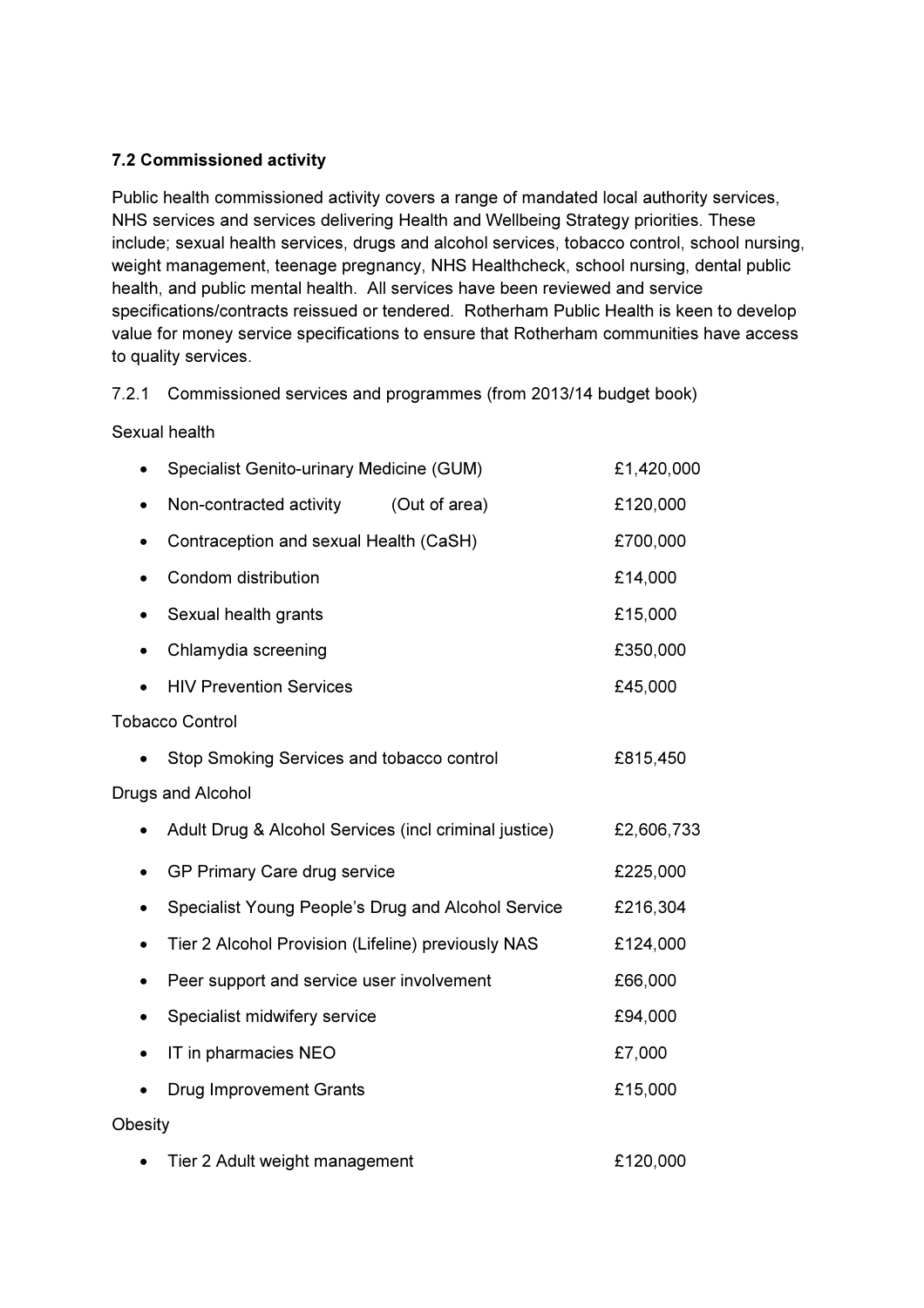|           | Tier 2 Children's weight management         | £170,000   |
|-----------|---------------------------------------------|------------|
|           | Tier 3 Adult and Children weight management | £428,000   |
|           | Tier 4 children's weight management         | £76,000    |
|           | <b>School Nursing</b>                       |            |
|           | <b>School Nursing Service</b>               | £1,056,000 |
|           | <b>NHS Healthcheck</b>                      |            |
|           | <b>NHS Healthcheck</b>                      | £350,000   |
|           | Oral health promotion                       |            |
| $\bullet$ | Oral health promotion                       | £78,000    |
|           | Epidemiology                                | £12,500    |
|           | Teenage pregnancy                           |            |
| $\bullet$ | Targeted Youth support (IYSS)               | £180,000   |
|           | Teenage Pregnancy Care pathway Project      | £43,000    |
|           | <b>Public mental health</b>                 |            |
|           | Mental health promotion                     | £30,000    |

## 7.2.2 Primary Care Commissioned Services

There are public health contracts with General Practice and Pharmacies.

- GP Public Health Services include, intrauterine coil fitting, chlamydia testing, long acting contraception, stop smoking, community drug treatment and alcohol screening and treatment. The values of these contracts are £596,000.
- Community Pharmacy Public Health Services include drug programmed and needle exchange, Emergency Hormonal Contraception, and Nicotine Replacement Therapy. This funding covers the costs of the providing and dispensing the products. The values of these contracts are £724,000.
- Primary Care Commissioning also contract of the Chlamydia service and Healthchecks within Primary Care, both valued at £350,000 per service, see 7.2.1.

### 7.3 Public Health Outcomes Fund

Public Health has a ring fenced budget to deliver public health activities to improve and protect the health of the Rotherham population. Rotherham Public Health budget benchmarks below comparator Local Authorities and has received an uplift of 2.8% which is equivalent to total grant of £54 per head of the population served for 2014/15.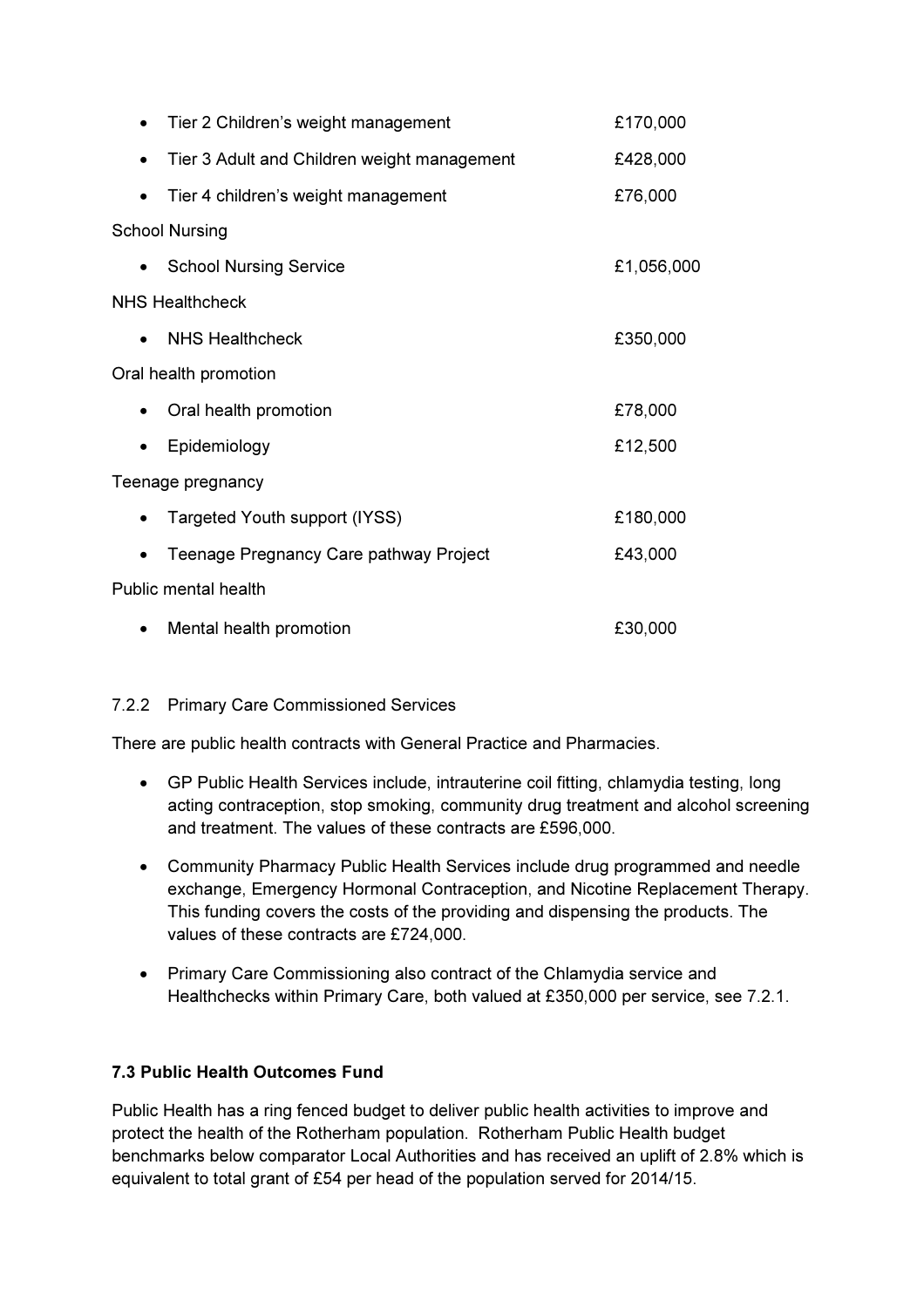| Area            | <b>Grant per head</b><br>2013/14 | <b>Uplift 2014/15</b> | <b>Grant per head</b><br>2014/15 |
|-----------------|----------------------------------|-----------------------|----------------------------------|
| <b>Barnsley</b> | 58                               | 4.9%                  | 60                               |
| Doncaster       | 65                               | 2.8%                  | 66                               |
| Wakefield       | 61                               | 2.8%                  | 62                               |
| Rotherham       | 53                               | 2.8%                  | 54                               |

The size of the Public Health grant has been set taking account of estimates of baseline spending, including from PCT resources and a fair shares formula based on the recommendations of the Advisory Committee for Resource Allocation.

The proposed £1.5m of savings and uplift will be reallocated to delivering the Public Health Outcomes Framework objectives from April 2014 onwards. We plan to invest the Public Health unallocated grant in services across the Council that contribute to improvements to the Public Health Outcomes Framework, see appendix 2.

It is proposed that identified Council programmes will have simple Service Level Agreements (SLA) developed to ensure that the activity commissioned delivers against the Public Health Outcomes Framework. It is anticipated that this approach will drive improvement by focusing on the Public Health outcomes through service development.

The service level agreements will be performance managed by the Public Health team as part of their strategic programmes of activity in line with the policy agreed by Cabinet on the monitoring of the PHOF. This will ensure that there is a coordinated programme of activity between the three areas of the commissioning plan. The performance management of the SLAs will be aligned to the PHOF to create synergy and avoid duplication.

## 9. Risks and uncertainties

Applications for funding under the Grant will need to demonstrate they are meeting the statutory public health duties of the Council, the Health and Wellbeing Strategy or improving population health outcomes as measured by the Public Health Outcome Framework. Services will need to demonstrate improvements in PHOF targets to continue to be funded year on year. The level of grant funding for Public Health will influence the amount of funding available for this work.

## 10. Policy and Performance Agenda Implications

The delivery of the Public Health Commissioning Plan supports the ambitions of the Health and Wellbeing Strategy and the Public Health White paper, Healthy Lives Healthy People: Our strategy for public health in England. It is essential to invest in activities that will promote health within the Rotherham population and prevent ill health.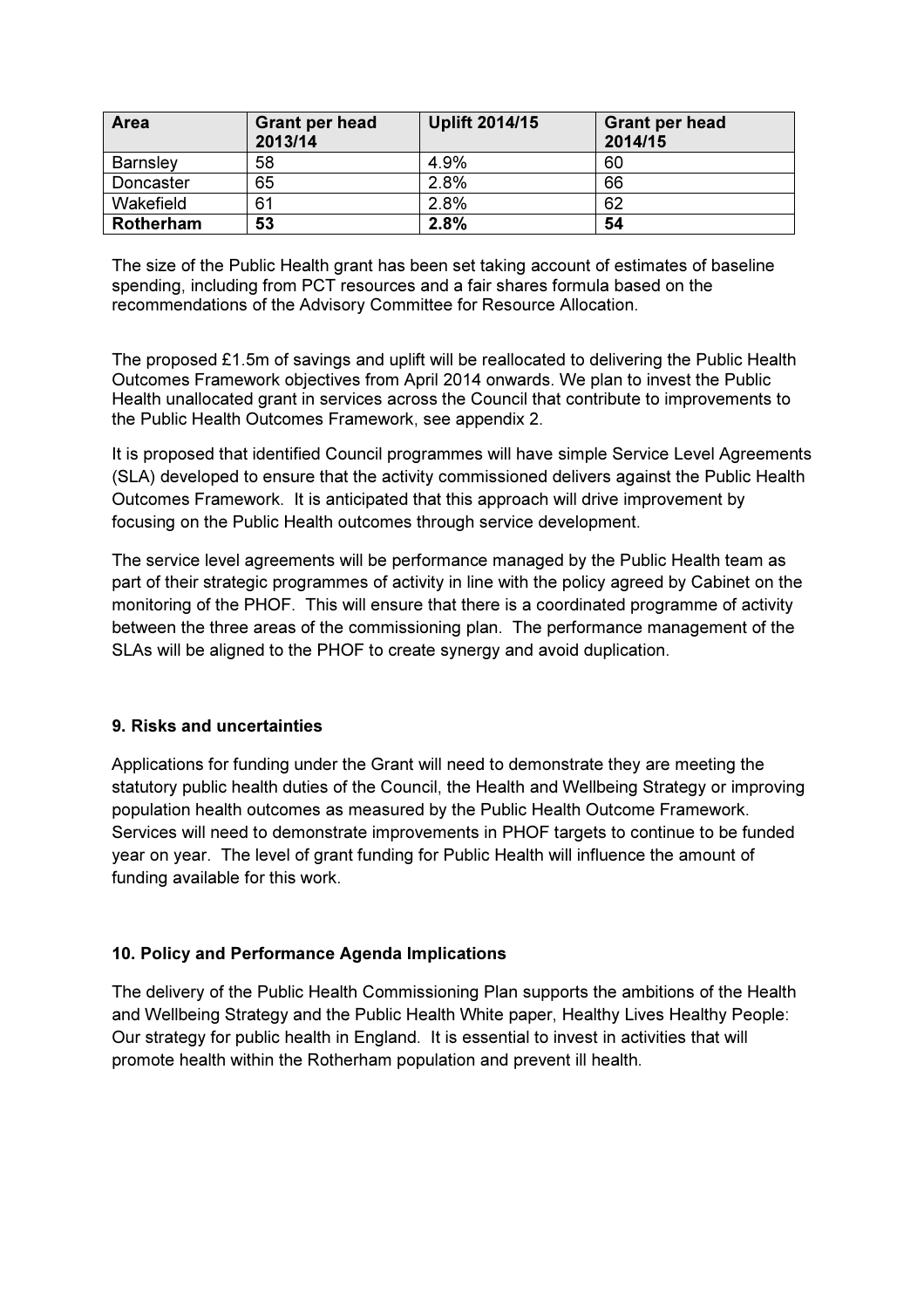## 11. Background Papers and Consultation

- Public Health Commissioning Intentions 2014 -15
- Public health efficiencies
- Public health performance PHOF

12. Keywords: Savings, Efficiencies, Outcomes, Public health

Officer: Dr John Radford GMC No. 2630063

Director of Public Health

Telephone: 01709 255845

Email: john.radford@rotherham.gov.uk

Web: www.rotherham.gov.uk/publichealth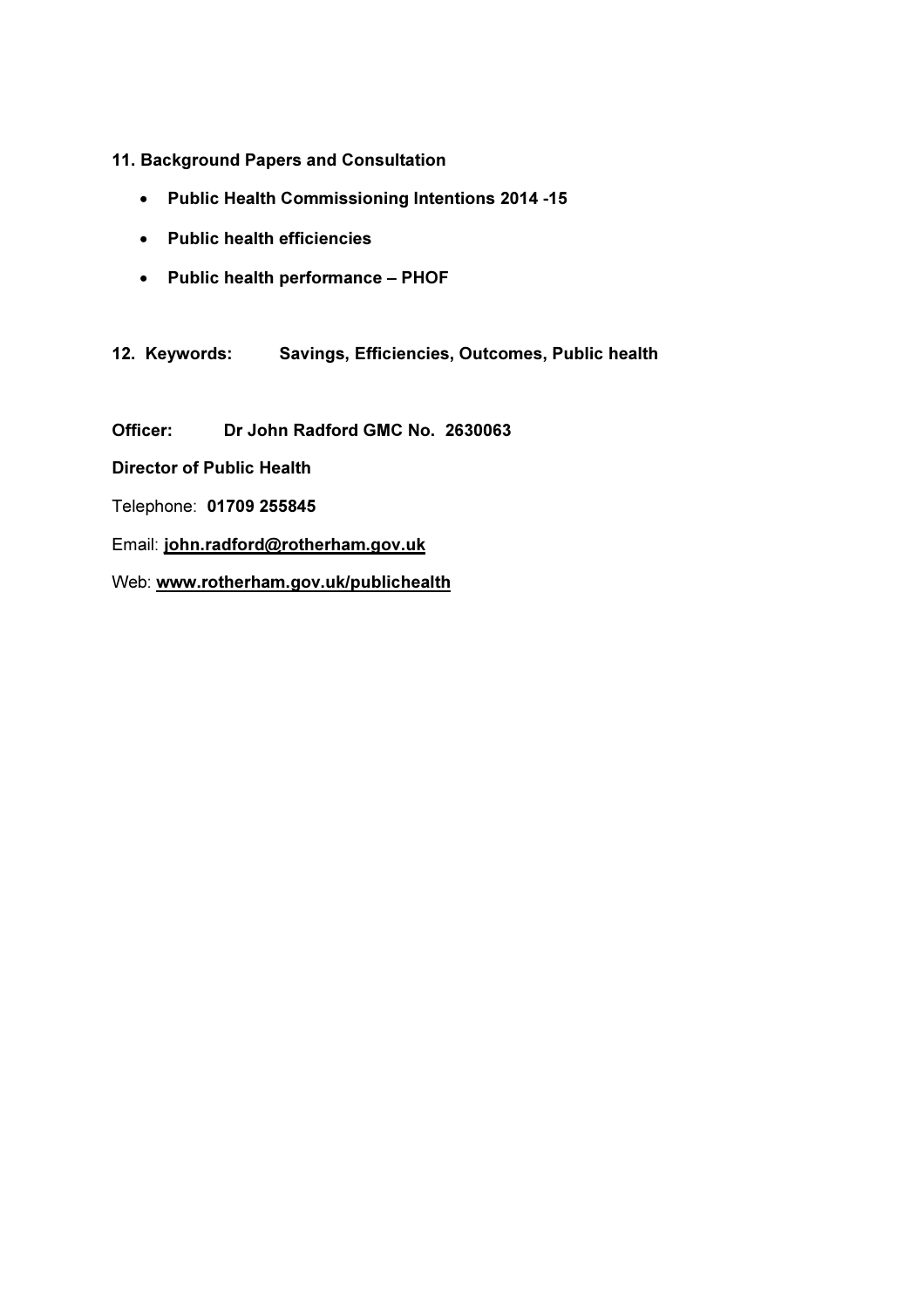# Appendix 1: Delivering the Public Health Ouctcomes Framework

#### **Summary**

New contributions

# (Appendix 2)

|             | 2013/14     | 2014/15        |                              |  |  |
|-------------|-------------|----------------|------------------------------|--|--|
| Directorate |             |                | Comments                     |  |  |
| <b>NAS</b>  | £0.00       | £496,000.00    |                              |  |  |
| <b>CYPS</b> | £67,000.00  | £448,000.00    |                              |  |  |
|             |             |                | minus £100K from 2014/15 for |  |  |
| <b>EDS</b>  | £683,000.00 | $-£100,000.00$ | Sports Dev                   |  |  |
| Total       | £750,000.00 | £844,000.00    |                              |  |  |

## Existing contributions

(Appendix 3)

| Directorate | 2013/14     | 2014/15    | Comments |  |
|-------------|-------------|------------|----------|--|
|             |             |            |          |  |
| <b>NAS</b>  | £164,000.00 | £40,000.00 |          |  |
| <b>CYPS</b> | £353,000.00 | £15,000.00 |          |  |
| <b>EDS</b>  | £0.00       | £0.00      |          |  |

#### Full contributions

| Directorate             | 2013/14       | 2014/15        | Comments |
|-------------------------|---------------|----------------|----------|
|                         |               |                |          |
| <b>NAS</b>              | £164,000.00   | £536,000.00    |          |
| <b>CYPS</b>             | £420,000.00   | £463,000.00    |          |
| <b>EDS</b>              | £683,000.00   | $-£100,000.00$ |          |
| <b>Public Health</b>    |               |                |          |
| contribution            | £1,267,000.00 | £899,000.00    |          |
| <b>Total commitment</b> |               | £2,166,000.00  |          |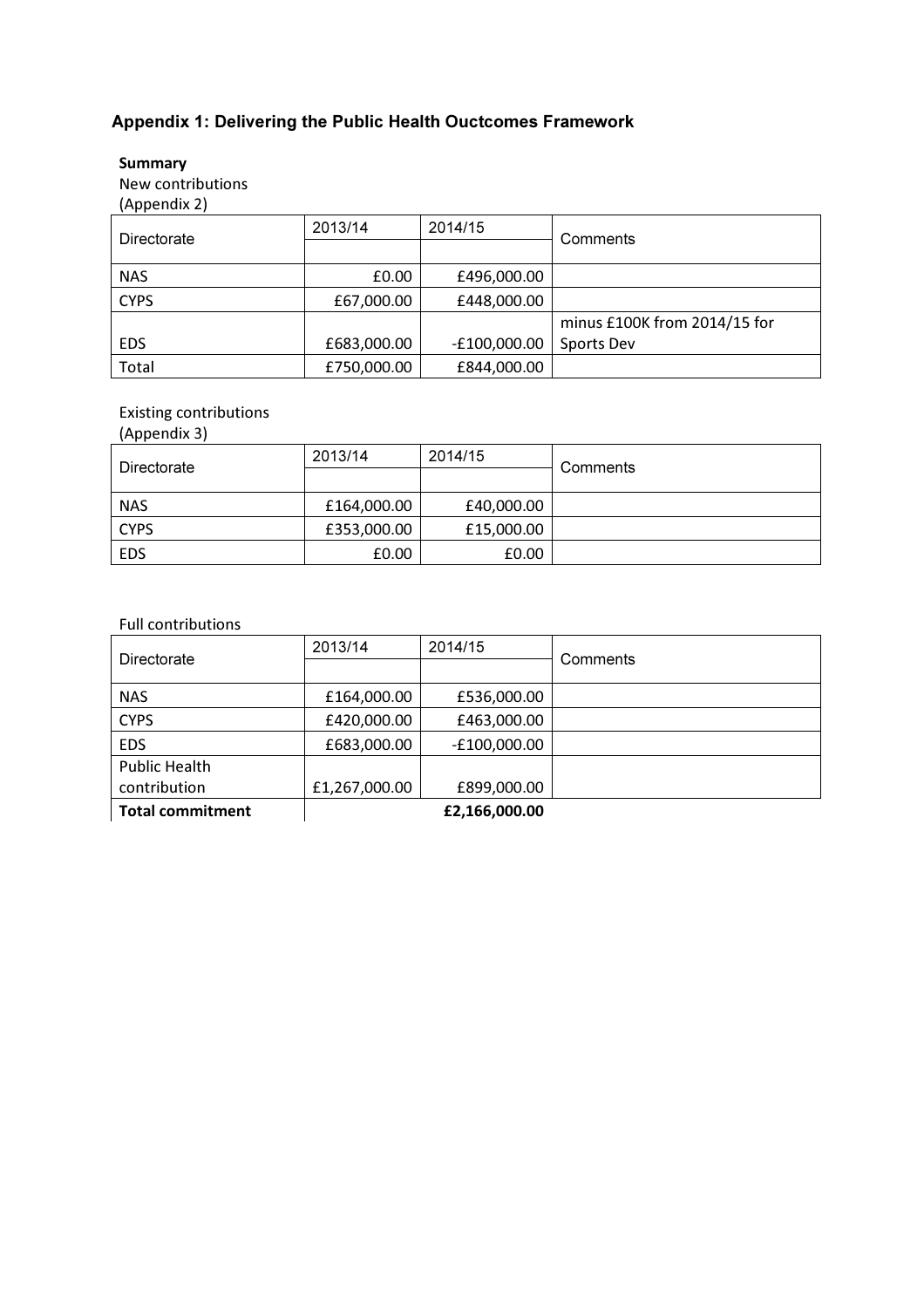# Appendix 2: RMBC Budget realignment 2013/14 – 2014/15

| PH Outcome contribution                                                                     | Value<br>2013/14 | Value<br>2014/15 | SLA value for<br>2014/15 |
|---------------------------------------------------------------------------------------------|------------------|------------------|--------------------------|
| School readiness (1.02i)                                                                    | £400,000.00      |                  | £400,000.00              |
| Physically active adults (2.13i, 2.13ii)                                                    | £147,000.00      | $-E100,000.00$   | £47,000.00               |
| Utilisation of outdoor space for<br>exercise /health (1.16)                                 | £41,000.00       |                  | £41,000.00               |
| Utilisation of outdoor space for<br>exercise /health (1.16)                                 | £95,000.00       |                  | £95,000.00               |
| People presenting with HIV (3.04)                                                           |                  | £49,000.00       | £49,000.00               |
| Mortality rate from causes<br>considered preventable (4.03)                                 | £8,000.00        | £39,000.00       | £47,000.00               |
| Domestic abuse (1.11)                                                                       |                  | £146,000.00      | £146,000.00              |
| Successful completion of drug<br>treatment (2.15i, 2.15ii)                                  |                  | £30,000.00       | £30,000.00               |
| Successful completion of drug<br>treatment (2.15i, 2.15ii)                                  |                  | £32,000.00       | £32,000.00               |
| Injuries due to falls (2.24i)<br>Killed and seriously injured (1.10)<br>Fuel poverty (1.17) |                  | £64,000.00       | £64,000.00               |
| Population affected by noise (1.14i)                                                        |                  | £50,000.00       | £50,000.00               |
| Fraction of mortality attributed to<br>particulate air pollution (3.01)                     |                  | £80,000.00       | £80,000.00               |
| Self-reported wellbeing (2.23 i-iv)<br>Fuel poverty (1.17)<br>Excess winter deaths(4.15)    |                  | £20,000.00       | £20,000.00               |
| children in poverty (1.01) Infant<br>mortality (4.01), School readiness<br>(1.02i)          | £59,000.00       | £123,000.00      | £182,000.00              |
| 16-18 NEETs (1.05)                                                                          |                  | £70,000.00       | £70,000.00               |
| Under 18/16 conceptions (2.04)<br>children in poverty (1.01)                                |                  | £216,000.00      | £216,000.00              |
| Statutory homelessness (1.15)                                                               |                  | £25,000.00       | £25,000.00               |
| <b>TOTAL</b>                                                                                | £750,000.00      | £844,000.00      | £1,594,000.00            |

#### PH outcome contribution to RMBC